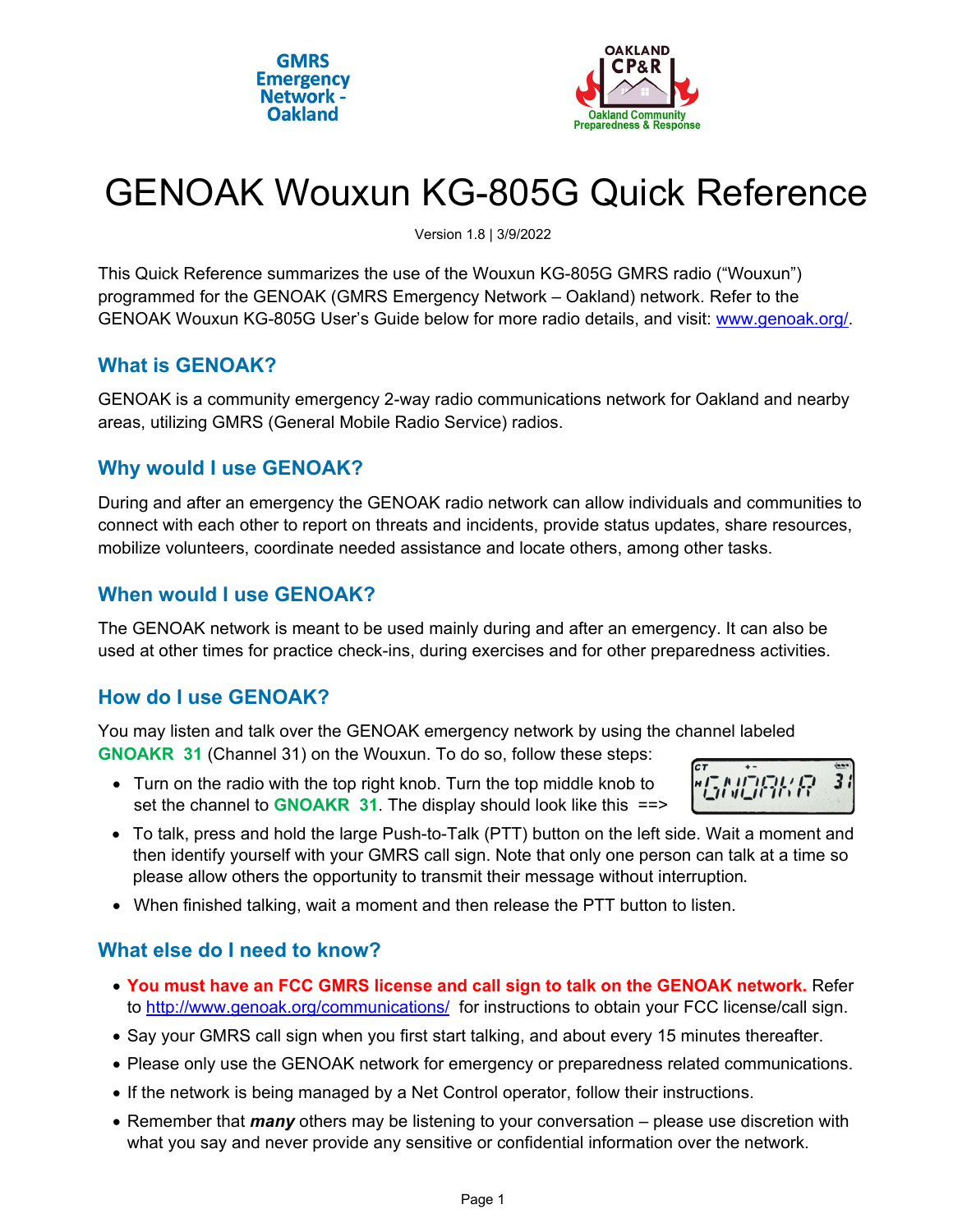# GENOAK Wouxun KG-805G User's Guide

Version 1.8 | 3/9/2022

This guide provides detailed information on the use of the Wouxun KG-805G radio ("Wouxun") recommended by the GENOAK (GMRS Emergency Network – Oakland) program: www.genoak.org/

The Wouxun is a GMRS (General Mobile Radio Service) 2-way radio ("walkie-talkie"). GENOAK is a community emergency radio network operated by the Oakland Firesafe Council's Oakland Community Preparedness & Response (OCP&R) program: www.oaklandcpandr.org/

GENOAK utilizes a GMRS repeater that provides the ability for 2-way GMRS radios such as the Wouxun to communicate over greater distances and around obstacles such as terrain, foliage and infrastructure that may otherwise hinder signals. For more info, visit: www.genoak.org/repeater/

**Note that a GMRS license and call sign from the FCC are required to talk on the GENOAK network.** Immediate family members may share one license and call sign. For more information on obtaining your GMRS license and call sign, visit: www.genoak.org/communications/

# **Radio Functions and Buttons**

Throughout this Guide the described radio functions and buttons reference the diagram below. Note that the default radio configuration in this Guide is for a Wouxun KG-805G radio programmed by GENOAK. If GENOAK did not program your radio, then your configuration settings may be different.

#### **Be sure that the Antenna [2] is firmly attached before using the radio**



- 1. Alarm/PF2 button (not used)
- 2. Removeable antenna
- 3. Transmit LED light
- 4. Push-to-Talk (PTT) button
- 5. A/B button
- 6. PF1 button (FM Radio)
- 7. Monitor button
- 8. Backlit LCD display
- 9. Menu button
- 10. Up and Down buttons
- 11. Channel selection knob
- 12. On/Off/Volume knob
- 13. Receive LED light
- 14. Audio/accessory port
- 15. Exit button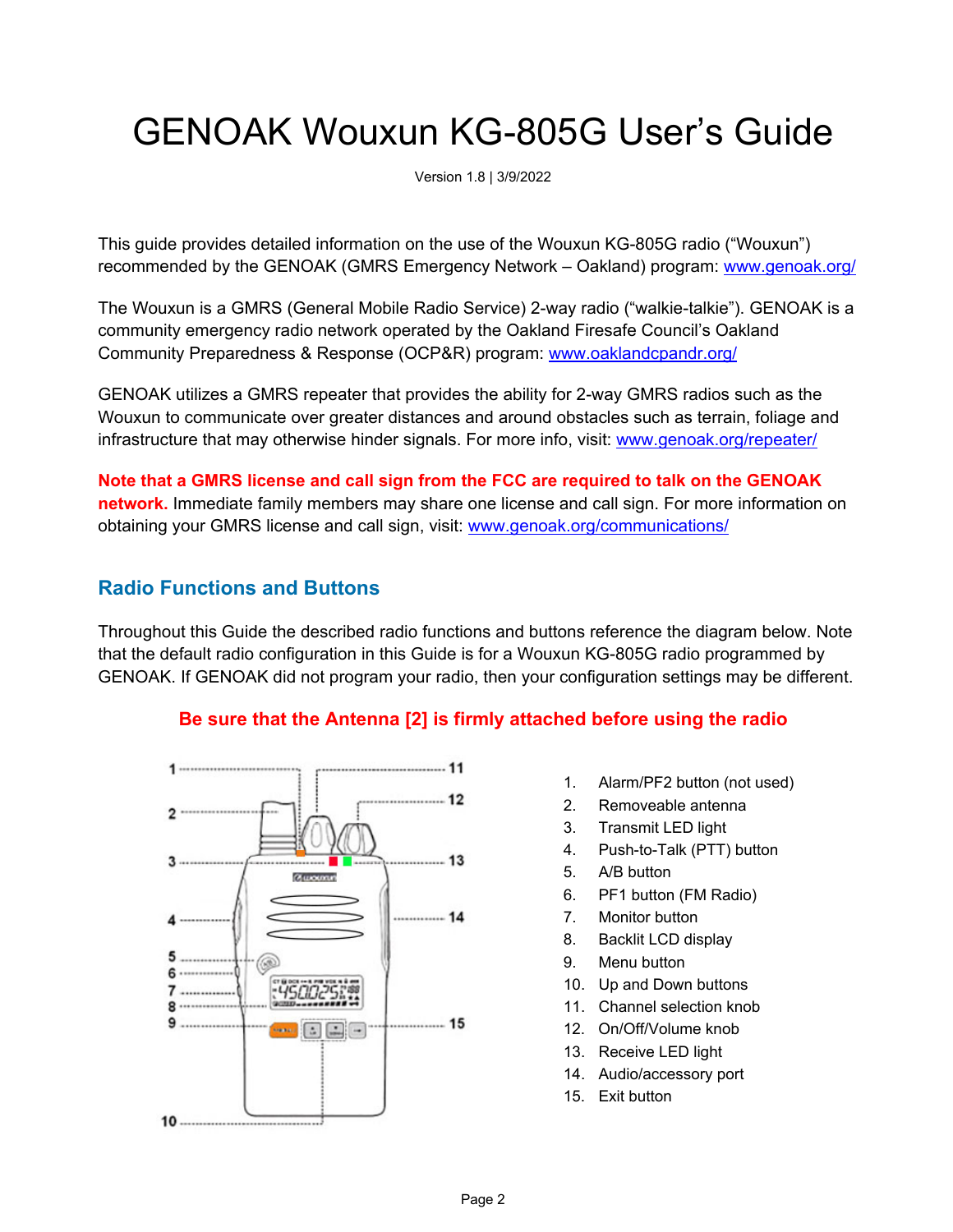# **Turning the Radio On/Off and adjusting the Volume**

To turn on the radio, turn the On/Off/Volume knob [12] clockwise (looking from the top). The LCD display [8] will briefly show the battery voltage while the speaker "double-beeps" twice. The battery ranges from  $\sim$ 8.2V when full to  $\sim$ 6.1V when empty, depending on its size and other factors.

The current channel name (e.g. **GNOAKR**) and number (e.g. **31**, on the right side) are displayed.

To increase the speaker volume turn the knob further clockwise. To test the volume setting, press the Monitor button [7]. To turn off the radio, turn the knob [12] counter-clockwise past the "click."

The backlight will come on whenever a button is pressed or a knob is turned.

### **Selecting a Channel**

To select a channel, turn the center Channel knob [11] in either direction to move up or down through the list of channels, or press an Up or Down button [10]. To move quicker through the list hold an Up or Down button down. The GENOAK emergency network channel is **GNOAKR 31** (Channel 31).

# **Transmitting**

To transmit (talk) on the selected channel, first check that no one else is talking. Then press and hold the Push-To-Talk (PTT) button [4], wait a moment, and then speak. Hold the radio about 6 inches from your mouth and talk at a normal volume. When finished speaking, wait a moment before releasing the PTT button. Pause between transmissions to allow others to join the conversation.

**You should begin every transmission by stating your GMRS call sign, and repeat your call sign every 15 minutes or so during a long conversation.** 

# **When and How to Use the Radio in an Emergency**

The GENOAK network is designed to enable communications between individuals and communities. During or after an emergency, the radio can be used to connect with other community group(s) nearby or further away to report on incidents, provide status updates, share resources, mobilize volunteers and coordinate needed assistance, among many other tasks. It can also be used to connect separated family members. For additional uses, visit: www.genoak.org/use/

#### **During or after an emergency you should turn the radio on and select the GENOAK repeater**

**channel GNOAKR 31**. Listen for any "traffic." If you don't hear anything, you can **state your GMRS call sign** and ask if anyone else is listening. If so, you can share information as appropriate. Only one person can talk at a



time so if someone is already talking, please wait for a break in the conversation to jump in.

At some point, as more radio operators join in, there needs to be some control over who is transmitting. Otherwise, everyone may be trying to talk at the same time. This is called a Directed Net and the person directing the conversations is called the Net Control Operator. For more information on a Directed Net, visit: www.genoak.org/communications/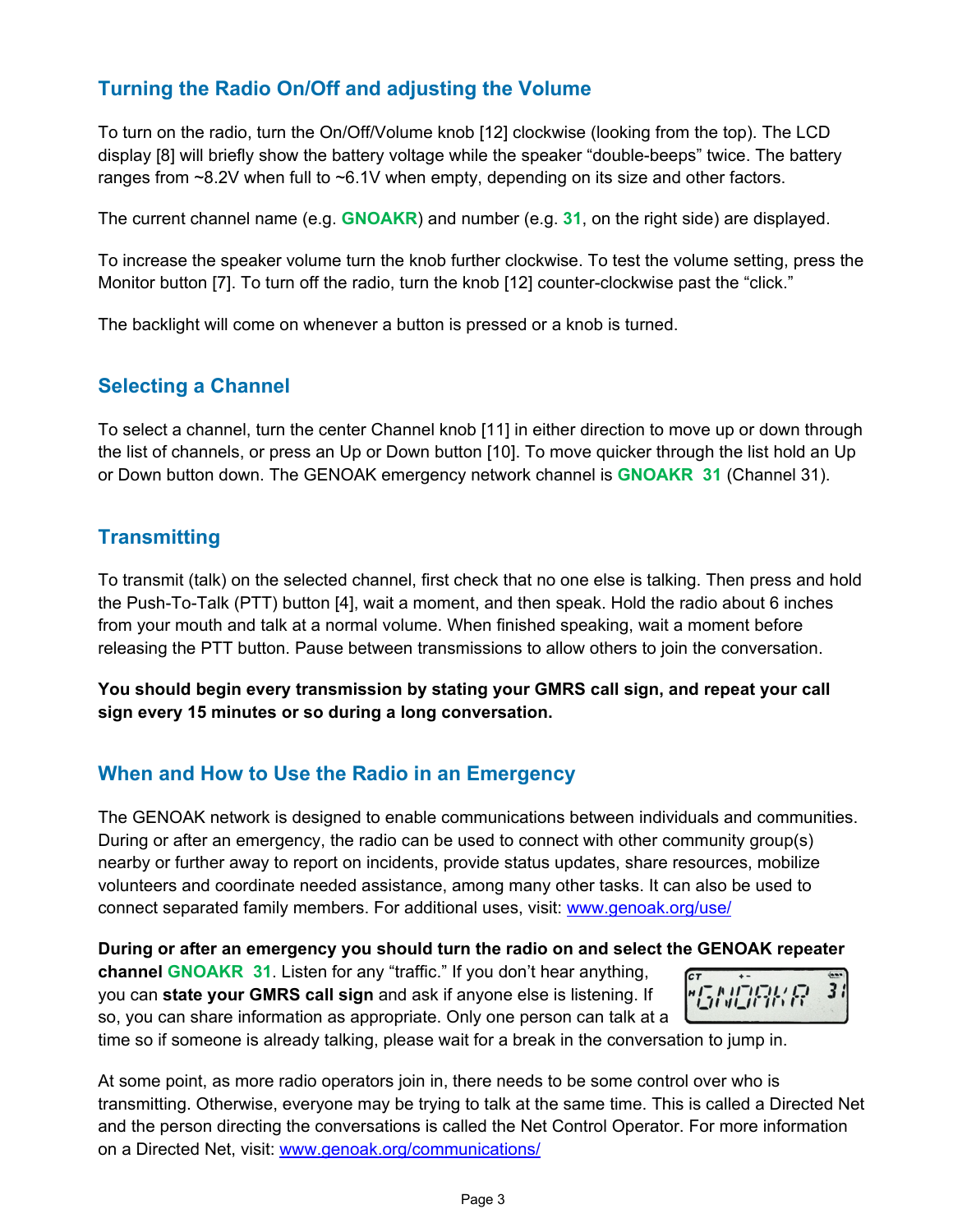You can also monitor (listen to) the other local Bay Area repeater channels listed below; for example, Oakland's emergency RACES Amateur/Ham network on channel **RACESR 38**. You can also use the radio to talk directly with others on a community FRS channel as noted below.

#### **Channels**

The Federal Communications Commission (FCC) defines 22 standard FRS/GMRS channels, plus 8 channels for GMRS repeaters. The first 30 channels on the Wouxun follow this standard and are named **GMRS01 – GMRS22** and **RPTR15 – RPTR 22** respectively. These are stored in the radio as shown in the channel list below, which also notes the radio frequency for each channel.

GENOAK programs additional repeater channels **31 – 39** as noted below. These are set to the correct access codes that make it possible to transmit and receive through each repeater.

|                | Num-Frequency<br>$\blacktriangleleft$ | Name<br>$\blacktriangleleft$ |    | Num-Frequency | ◀ Name | $\blacktriangleleft$ |    | Num-Frequency<br>$\rightarrow$ | $\blacktriangleleft$<br><b>Name</b> |
|----------------|---------------------------------------|------------------------------|----|---------------|--------|----------------------|----|--------------------------------|-------------------------------------|
| 1              | 462.562500                            | GMRS01                       | 14 | 467.712500    | GMRS14 |                      | 27 | 462.650000                     | RPTR19                              |
| $\overline{2}$ | 462.587500                            | GMRS02                       | 15 | 462.550000    | GMRS15 |                      | 28 | 462.675000                     | RPTR <sub>20</sub>                  |
| 3              | 462.612500                            | GMRS03                       | 16 | 462.575000    | GMRS16 |                      | 29 | 462.700000                     | RPTR <sub>21</sub>                  |
| 4              | 462.637500                            | GMRS04                       | 17 | 462.600000    | GMRS17 |                      | 30 | 462.725000                     | RPTR <sub>22</sub>                  |
| 5              | 462.662500                            | GMRS05                       | 18 | 462.625000    | GMRS18 |                      | 31 | 462,600000                     | <b>GNOAKR</b>                       |
| 6              | 462.687500                            | GMRS06                       | 19 | 462.650000    | GMRS19 |                      | 32 | 462.625000                     | <b>GNOAKS</b>                       |
| 7              | 462.712500                            | GMRS07                       | 20 | 462.675000    | GMRS20 |                      | 33 | 462.725000                     | <b>BCRTNR</b>                       |
| 8              | 467.562500                            | GMRS08                       | 21 | 462.700000    | GMRS21 |                      | 34 | 462.725000                     | <b>BCRTNB</b>                       |
| 9              | 467.587500                            | GMRS09                       | 22 | 462.725000    | GMRS22 |                      | 35 | 462.675000                     | <b>MORAGR</b>                       |
| 10             | 467.612500                            | GMRS10                       | 23 | 462.550000    | RPTR15 |                      | 36 | 462.700000                     | ORINDR                              |
| 11             | 467.637500                            | GMRS11                       | 24 | 462.575000    | RPTR16 |                      | 37 | 462.725000                     | <b>LAFAYR</b>                       |
| 12             | 467.662500                            | GMRS12                       | 25 | 462.600000    | RPTR17 |                      | 38 | 462.650000                     | <b>GRZPKR</b>                       |
| 13             | 467.687500                            | GMRS13                       | 26 | 462.625000    | RPTR18 |                      | 39 | 442,400000                     | <b>RACESR</b>                       |

The added repeater channels **31 – 39** on the Wouxun are as follows:

**GNOAKR 31** – GENOAK emergency network repeater that covers Oakland, Piedmont, Alameda, Berkeley and other nearby cities

- **GNOAKS 32** GENOAK "simplex" channel (standard GMRS Channel 18); this channel can be used for radio-to-radio communications if the repeater is not working
- **BCRTNR 33**  Berkeley's BeCERTAINN GMRS emergency network repeater covers Berkeley, Emeryville, Albany, Richmond and other nearby cities including Oakland (www.becertainn.org/)
- **BCRTNB 34** Berkeley's BeCERTAINN backup GMRS emergency network repeater
- **MORAGR 35** Moraga's GMRS repeater (LaMorinda CERT)
- **ORINDR 36** Orinda's GMRS repeater (LaMorinda CERT)
- **LAFAYR 37** Lafayette's GMRS repeater (LaMorinda CERT)
- **GRZPKR 38** Grizzly Peak (Oakland) GMRS repeater, can be used for both emergency and general communications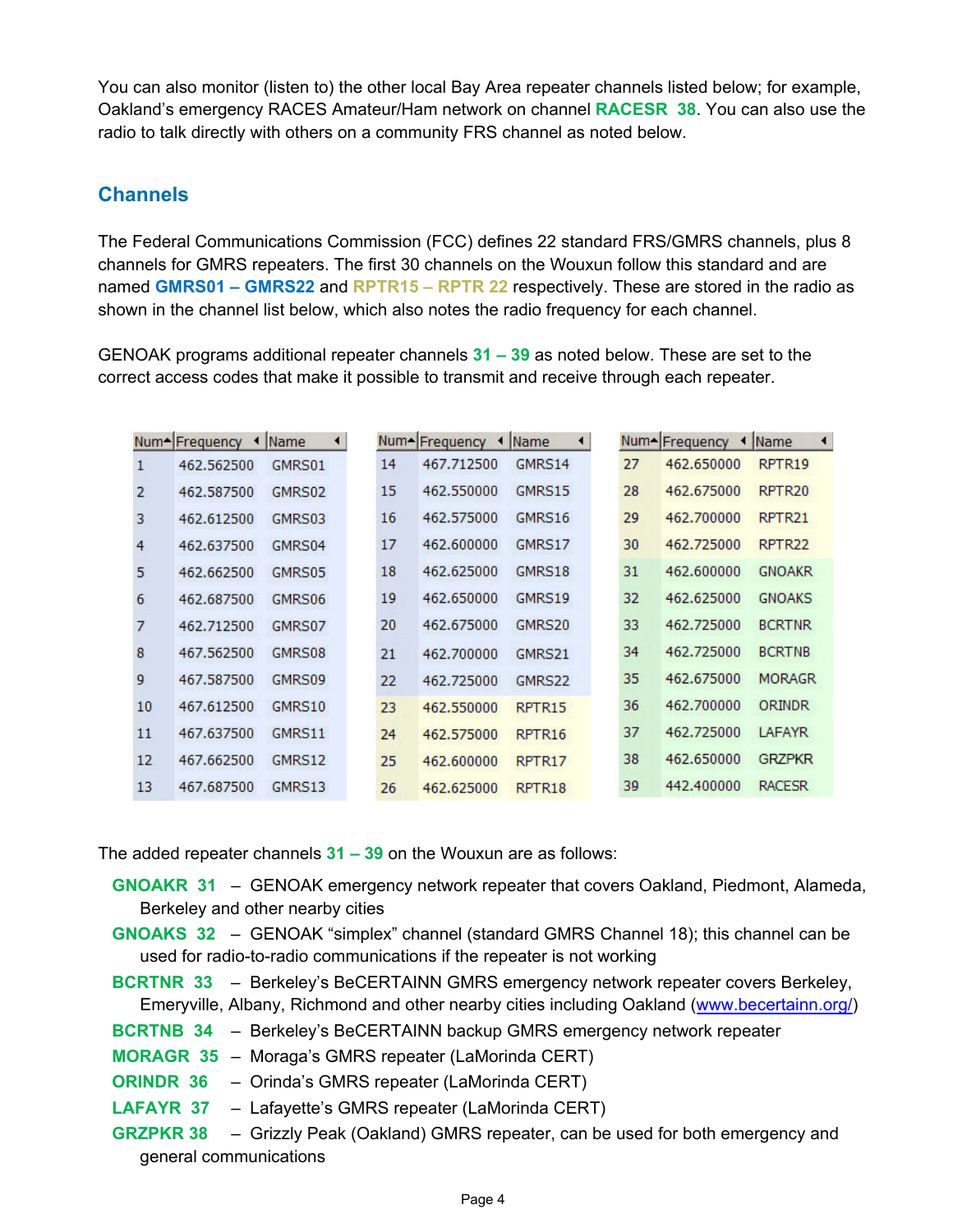**RACESR 39** – Oakland's RACES (Radio Amateur Civil Emergency Service) repeater; this is an official Amateur/Ham radio network that may be activated in an emergency. Note that this is a monitor-only channel on the Wouxun and you cannot transmit on it.

There are other GMRS repeaters in the area (San Francisco, Richmond, etc.) that can be added at any time. For a list of other GMRS repeaters, visit: www.mygmrs.com/

### **Other Radio Features**

To turn on the FM radio, press the PF1 button [6]. To change to the next higher station press the A/B button [5] or use the Channel knob [11]. If there is traffic on the current channel then the radio will automatically switch back to that channel. To turn the FM radio off, press PF1 button [6] again.

To scan through the list of channels, press and hold the A/B button [5] for 2 seconds. If there is "traffic" on any channel, the scan will stop to monitor that channel, then will continue scanning. To stop scanning, press the A/B button [5] again.

The Menu button [9] and Exit button [15] are used to make changes to the radio configuration or stored channels. Refer to the Owner's Manual or contact GENOAK for more information.

# **Family Radio Service Use**

FRS (Family Radio Service) channels 01 – 22 are the same as GMRS channels GMRS01 – GMRS22 (GMRS allows for more transmit power on some of these channels).

Therefore, if your community uses FRS radios to communicate among individuals, you can use the Wouxun KG-805G radio on the same community channel number to talk with them.

If your community uses FRS "Privacy Codes" ("Interference Eliminator Codes" or PL/CTCSS tones) then you will have to program the Wouxun using the Menu [9] function to the corresponding tone for your community channel – contact GENOAK if you need assistance.

#### **Note that an FRS radio can listen to (but not talk on) GENOAK on Channel 17 (462.600 MHz).**

You are encouraged to check-in to the GENOAK repeater channel **GNOAKR 31** on the first Tuesday of the month at 7:00pm Pacific. This is a Directed Net and you can observe how it works and practice checking in and talking with others. Occasionally a simulated emergency exercise may take place during the check-in net. For more information, visit: www.genoak.org/check-in/

Please limit use of the GENOAK network to check-ins, preparedness-related activities, sanctioned events and actual emergencies. Please do not share the repeater codes without permission. Note that any conversation on a radio channel may be heard by many people. Thank you.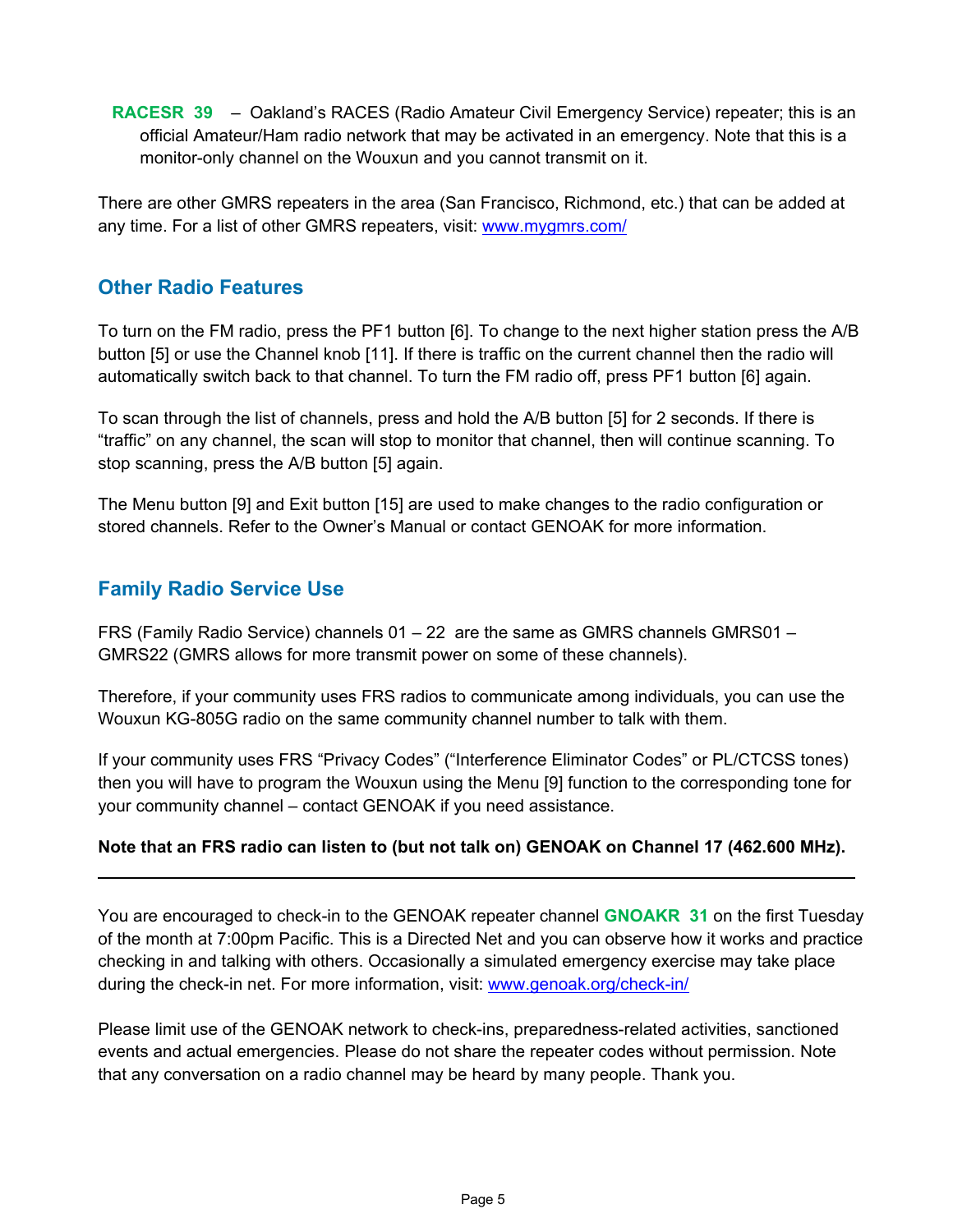# 2-Way Radio Communication Protocols

# **General Radio Communication Guidelines ("Golden Rules")**

- 1. Clarity: Your voice should be clear. Speak a little slower than normal. Speak in a normal tone, do not shout.
- 2. Simplicity: Keep your message simple enough for intended listeners to understand.
- 3. Brevity: Be concise and to the point.
- 4. Security: Do not transmit sensitive or confidential information on a radio. Remember, channels/frequencies are shared and anyone may be listening to your transmission!

# **Think Before Speaking**

- $\Rightarrow$  Determine in advance what you are going say and who it is meant for.
- $\Rightarrow$  Avoid long and complicated sentences. If your message is long, divide it into separate, shorter messages. Note that long messages may be cut-off by the repeater or radio timing-out. Remember to pause between transmissions to give others a chance to join the conversation.

### **Initiating a Call on the Radio**

- 1. First, listen to ensure the channel is clear for you to transmit.
- 2. Press the PTT (Push-To-Talk) button and wait a moment.**\***
- 3. Say recipient's call sign or tactical ID followed by "*this is*" and your call sign or tactical ID.
- 4. Once the recipient replies, convey your message.
- 5. When finished speaking, wait a moment before releasing the PTT button.\*

**\*** Steps 2. and 5. are important for *every* transmission because if one starts speaking too quickly after pressing the PTT button, or one releases the PTT button too quickly at the end of the message, the message can be cut off and not understood and then may have to be repeated. This occurs due to the natural delay of the radio signal being sent and received. Waiting a second or two will prevent this.

#### **Example Radio Conversation**

| You:       | "Whiskey Foxtrot Oscar Golf 1 2 3, this is Whiskey Oscar Alpha Kilo 9 8 7"<br>(WFOG123 is their call sign, WOAK987 is your call sign) * |
|------------|-----------------------------------------------------------------------------------------------------------------------------------------|
| Recipient: | "WOAK987, this is WFOG123, go ahead" (or you can abbreviate the call sign as in<br>"987, this is 123, go ahead")                        |
| You:       | Say your message                                                                                                                        |
| Recipient: | Respond to the message                                                                                                                  |
| You:       | "Whiskey Oscar Alpha Kilo 9 8 7, out (or clear)"                                                                                        |
| Recipient: | "Whiskey Foxtrot Oscar Golf 1 2 3, out (or clear)"                                                                                      |

**\*** You aren't required to use phonetics (Whiskey, Foxtrot…), but it is good radio protocol when first announcing your call sign so that others can understand the letters. https://bit.ly/31OAUeD